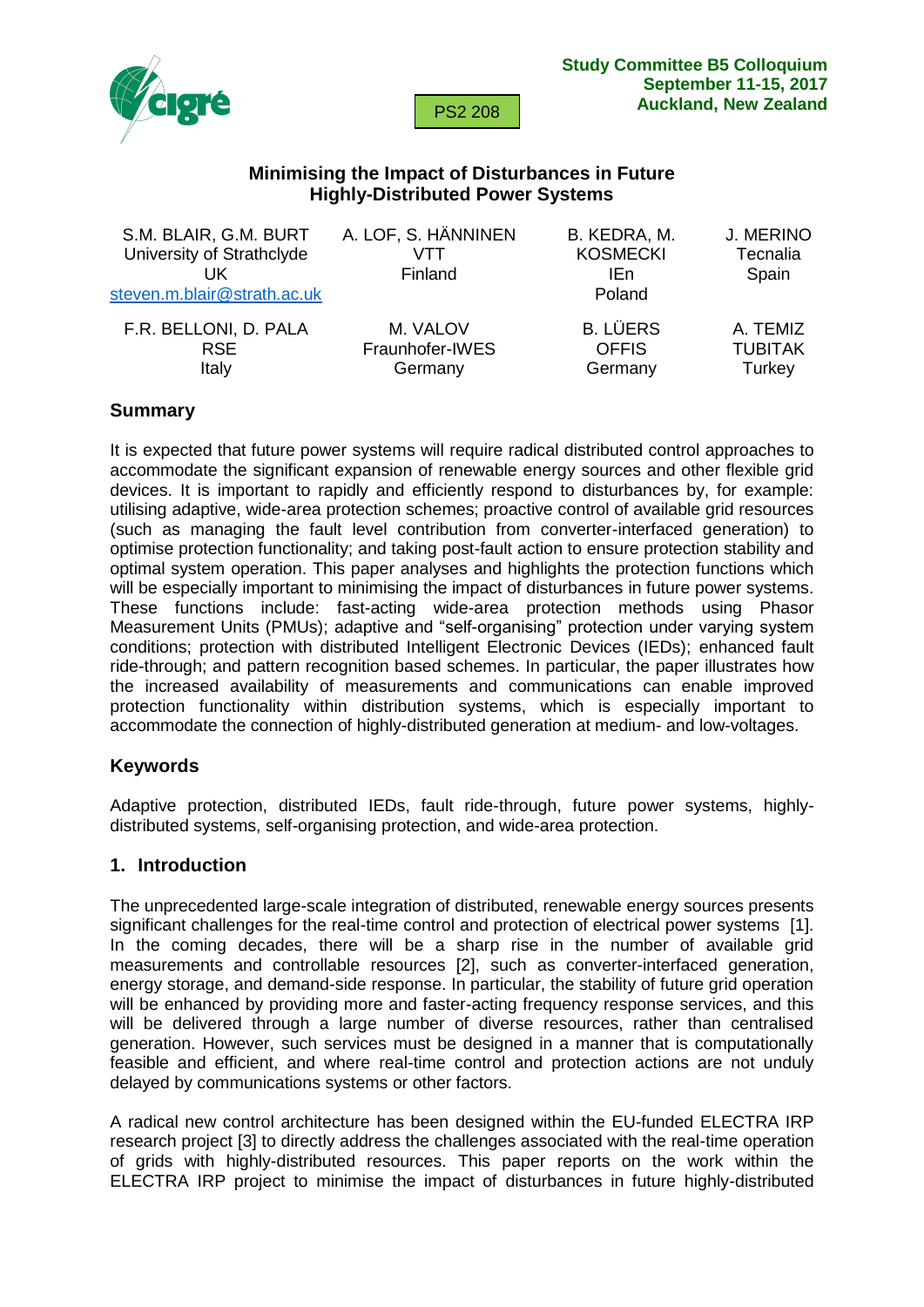power systems. The most relevant and critical protection functions have been analysed, and a selection of simulation results are presented to highlight key protection strategies for future systems.

# **2. Future Power System Control Architecture and Protection Requirements**

#### **a. Architecture Overview**

The envisioned future power system architecture, named web of cells (WoC), decentralises critical system functions – such as the provision of inertia, frequency containment, and balancing – into zones or "cells" which are smaller than conventional Load Frequency Control (LFC) areas. This concept is illustrated in [Figure 1.](#page-1-0) Each cell is responsible for the provision and activation of reserves, communicating with neighbouring cells where necessary; this process will be automated without requiring manual input. This "divide and conquer" approach allows the grid to efficiently scale to a very large number of measurable



<span id="page-1-0"></span>**Figure 1: WoC concept**

and controllable devices – without excessive computational requirements or communications delays. It is also assumed that communications systems will be widely available in such future systems.

## **b. Protection Requirements for Future Power Systems**

Under the radical new WoC control paradigm, protection and automation strategies are required to detect emergent issues in real-time and instruct a fast-acting response utilising flexible grid resources. [Figure 2](#page-1-1) summarises the key technical requirements identified for minimising the impact of disturbances in future power systems. These requirements represent the three distinct areas of focus for the research work described in this paper.



**Figure 2: Summary of protection requirements**

#### <span id="page-1-1"></span>**c. Analysis Methodology**

An analysis of the impact of suitable protection schemes for future power systems has been conducted using the methodology summarised in [Figure 3.](#page-2-0) This process leads to the identification of "high-impact" protection functions, which are investigated further through detailed simulation studies, using representative grid models. Quantitative factors, such as reduced trip times, have been used to evaluate the performance of the proposed functions.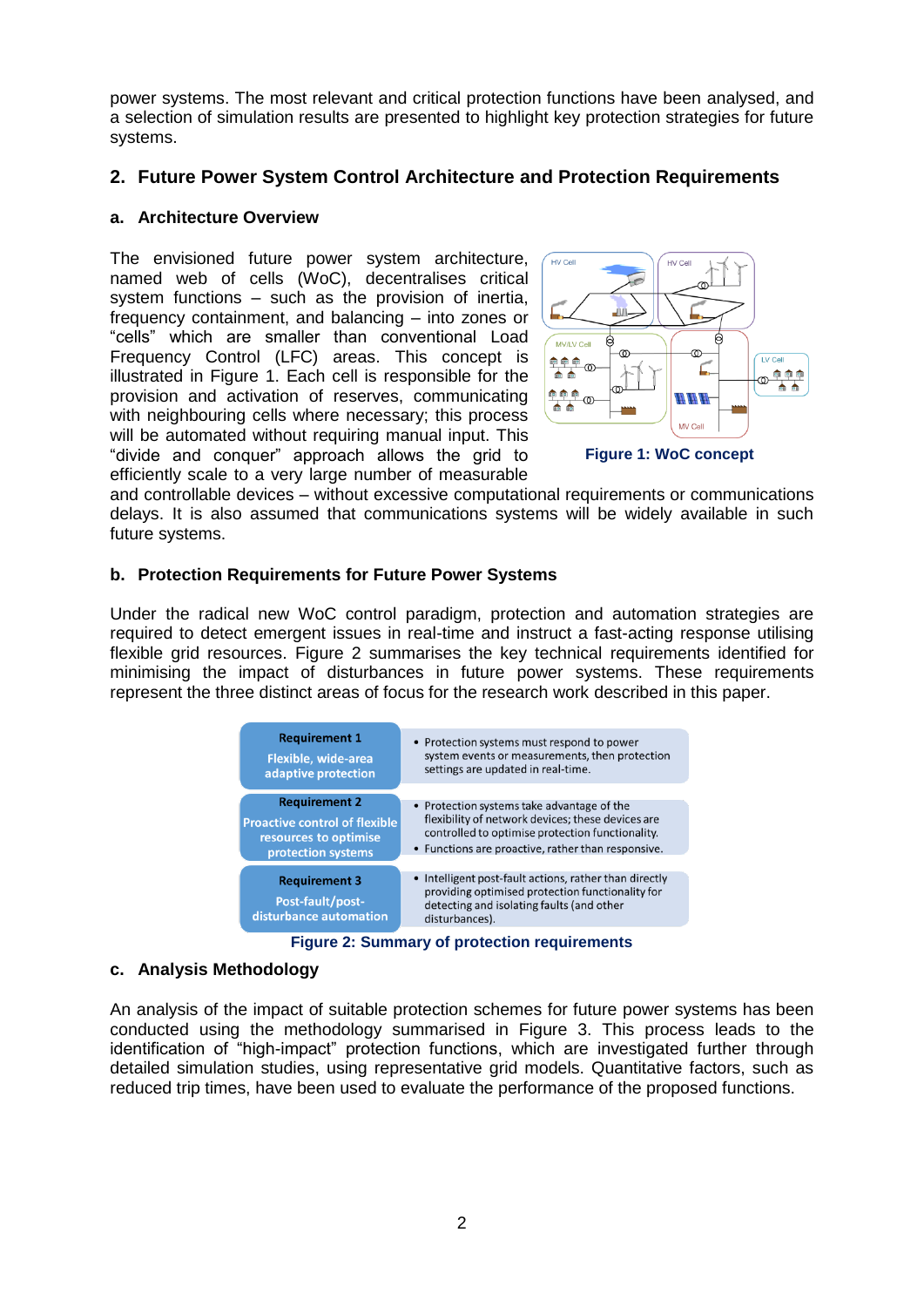

**Figure 3: Overview of methodology**

# <span id="page-2-0"></span>**3. Technical Results**

## **a. Key Identified Protection and Control Functions**

[Table 1](#page-2-1) summarises the results of stage 1 and stage 2 of the methodology given in [Figure 3.](#page-2-0) The table highlights the key protection functions which will be especially important in future highly-distributed power systems.

| <b>Protection and Control Function</b>                               | Description and Justification for Investigation                                                                                                                                                                                                                                                                                                                                                                                |  |
|----------------------------------------------------------------------|--------------------------------------------------------------------------------------------------------------------------------------------------------------------------------------------------------------------------------------------------------------------------------------------------------------------------------------------------------------------------------------------------------------------------------|--|
| Wide-area protection using Phasor<br><b>Measurement Units (PMUs)</b> | The use of PMU voltage and/or current measurements to<br>quickly detect and locate faults. Even<br>considering<br>communications delays, this has the potential to provide<br>faster-acting protection than existing backup protection<br>methods (e.g. within 150 ms). It is also important to be able to<br>accurately characterise the latency of PMUs for real-time<br>applications, and for informing simulation studies. |  |
| Detection and location of large<br>disturbances                      | Identification of events such as a large loss of generation, or<br>loss of an inter-cell tie-line. This is important in a WoC<br>architecture, because the "responsible" cell may need to be<br>identified to correctly respond. Furthermore, signals from<br>neighbouring cells may need to be considered.                                                                                                                    |  |
| Self-organising protection                                           | Automated configuration of protection for arbitrary, varying<br>network topologies.<br>Coordination of protection devices for detection and location of<br>faults in case of a reconfigurable network such as the WoC.                                                                                                                                                                                                         |  |
| Protection with distributed Intelligent<br>Electronic Devices (IEDs) | Self-healing concept and fault distance computation in MV<br>overhead networks (in context of overcurrent protection).                                                                                                                                                                                                                                                                                                         |  |
| Fault Ride Through (FRT)                                             | Impact of high penetration of wind energy on system<br>behaviour during voltage disturbances.                                                                                                                                                                                                                                                                                                                                  |  |
| Pattern recognition based schemes                                    | The detection of abnormal events in the system by analysing<br>characteristic patterns, and the identification of the most<br>interesting pattern (and variable) for fault location and<br>detection in a WoC architecture.                                                                                                                                                                                                    |  |
| Adaptive overcurrent protection                                      | Primary protection of distribution networks with very high<br>levels of distributed generation, by optimisation of the<br>overcurrent relay time and pickup current settings.                                                                                                                                                                                                                                                  |  |
| Table 1: Key identified protection and control functions             |                                                                                                                                                                                                                                                                                                                                                                                                                                |  |

**Table 1: Key identified protection and control functions**

#### <span id="page-2-1"></span>**b. Modelling Overview**

To provide consistency of the simulation results, two reference models have been defined for testing the proposed protection and control functions, rather than using an arbitrary model for each function. These models are intended to provide representative examples of typical distribution system (based on a CIGRE MV model, [Figure 4\)](#page-3-0) and a larger Pan-European transmission system [\(Figure 5\)](#page-3-1). Each model has been separated into defined cells.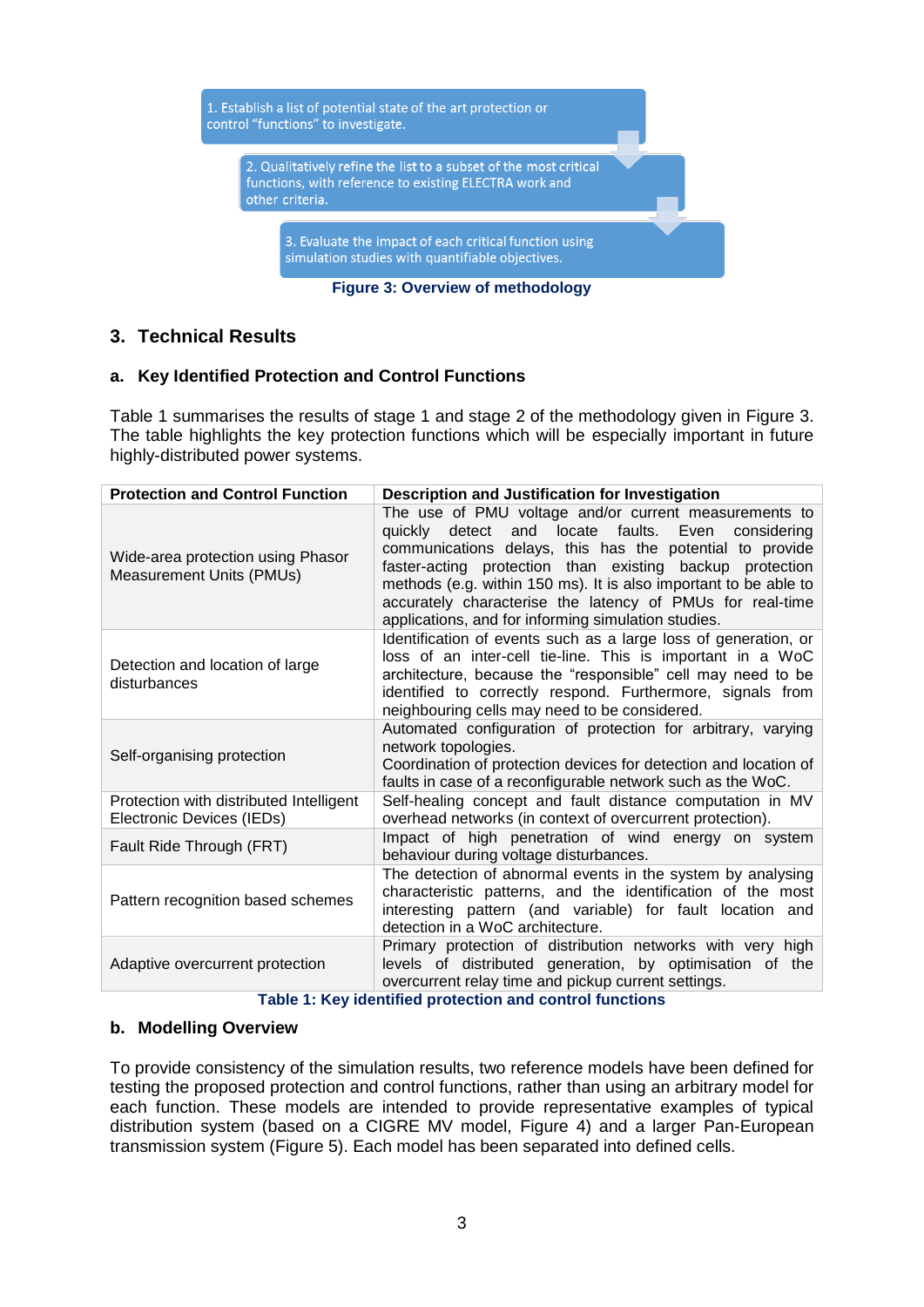



# <span id="page-3-0"></span>**4. Analysis Highlights**

#### **a. Wind Farm Low Voltage Ride Through**

Distributed wind generation resources will be important in the WoC architecture to maintain reactive power reserves and as an active power source, by means of Low Voltage Ride Through (LVRT) employed during restoration of the power system following severe disturbances. Taking into account unprecedented high penetration of wind generation equipped with LVRT option, this protection function may be regarded as high-impact. Hence, investigation of this<br>protection function through detailed protection function through detailed simulation studies using representative Pan-European Model and CIGRE MV models have been performed. [Figure 6](#page-3-2) illustrates

<span id="page-3-1"></span>

<span id="page-3-2"></span>

simulation results for wind turbine voltage behaviour following a disturbance at the point of common (indicated by the black line), for three initial grid voltage levels (0.9, 1.0, and 1.1 pu).

#### **b. Accurate PMU Latency Measurement Characterisation**

Fast-acting response to power system events is becoming critical to ensuring power system stability [4]. Wide-area phasor measurement unit (PMU) monitoring schemes are being utilised to enable new system functions, such as fast-acting frequency control [5] distributed control paradigms [6], and will therefore underpin the real-time operation of the WoC architecture. In these applications, it is essential that measurement and communications latency is minimised, and it is therefore important that latency can be correctly characterised. [Figure 7](#page-4-0) illustrates a method for accurately measuring PMU reporting latency. This can also be extended to measuring the total latency perceived when communicating PMU data over wide-area networks (WANs), with typical results given in [Figure 8.](#page-4-1) This information is important for understanding dynamic system behaviour, and for realistically accommodating communications delays within complex power system simulations.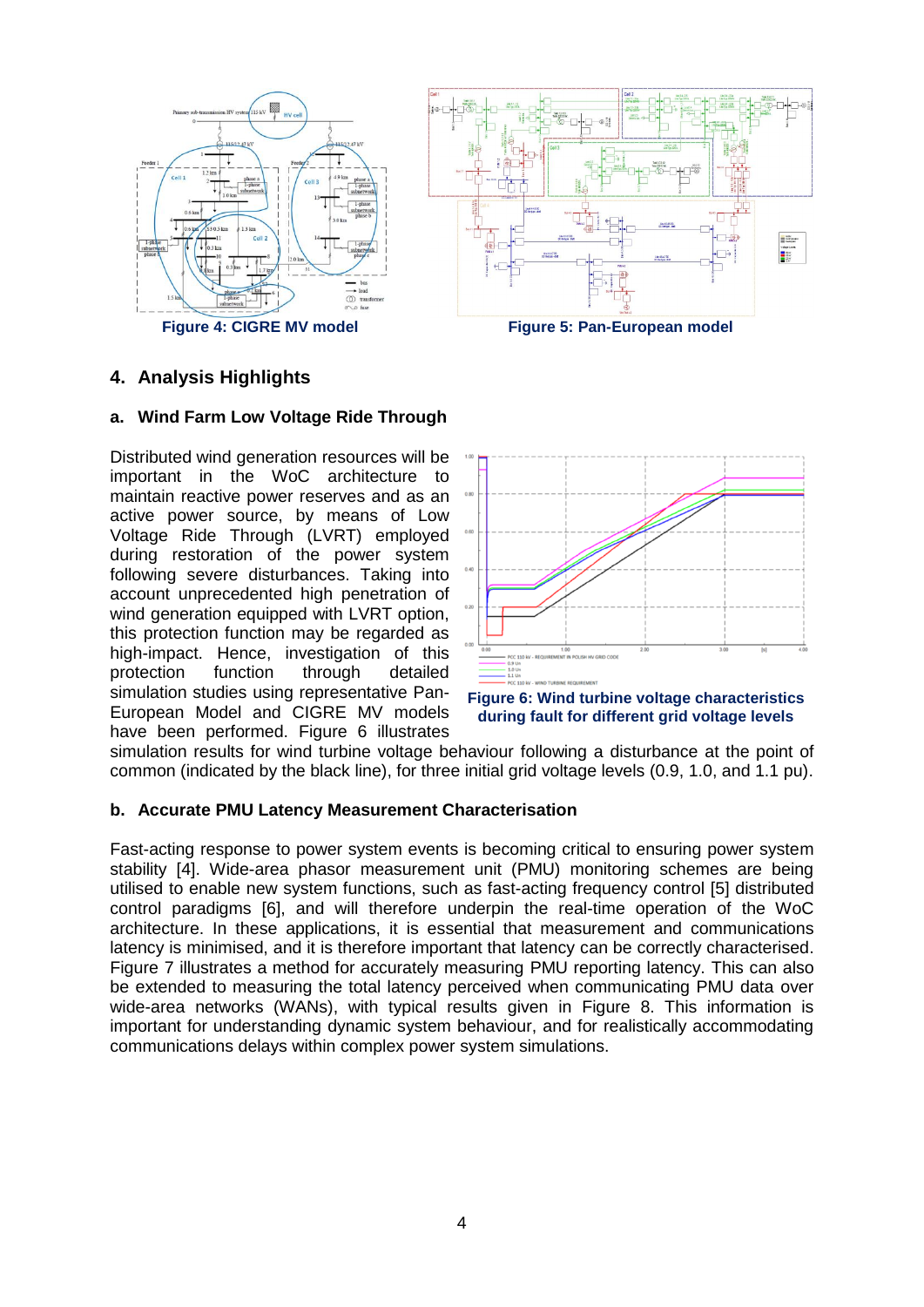

#### <span id="page-4-0"></span>**c. Adaptive Overcurrent Protection for Distribution Systems**

The WoC paradigm will include challenges relating to: changing, bi-directional power flows; differences in behaviour of converter-coupled sources in terms of short-circuit current feed to faults; and necessary reconfiguration capabilities, where islanded mode may be necessary for operational or economic reasons. These factor require the implementation of adaptive protection systems. Adaptive overcurrent protection systems update the set points – i.e. Pick-up Current (PC) and Time Multiplier Settings (TMS) – of overcurrent relays (OCRs) to fulfil the OCR coordination for any network topology change as well as to provide fast responses to varying distributed generation**.** An adaptive algorithm has been developed to be applied on the CIGRE MV reference network, and provides necessary network arrangements after a short circuit fault and calculates new OCR settings. The algorithm shown in [Figure 9](#page-4-2) is triggered after a short circuit fault or a DER status change occurred in the protection area.

The test network includes eight OCRs located in specific parts of the network. Thus, it represents eight possible fault zones, which requires to be simulated in separate scenarios using DIgSILENT PowerFactory. Considering general simulation outcomes, the adaptive algorithm increases the network reliability in case of a fault due to the topology rearrangement capability. Some fault zones can be isolated, thus supply to customers can be restored by reorganizing normally open points in the protected area. Relay coordination can fully be satisfied considering the back-up protection and

<span id="page-4-1"></span>

<span id="page-4-2"></span>

grading margins. [Figure 10](#page-4-3) and [Figure 11](#page-4-4) present the standard inverse time-current curves of four series OCRs located in the test network. For three OCRs, changing OCR settings (adaptive) after a change DER power output provides a 0.1 s faster fault response compared to using static relay settings.



<span id="page-4-3"></span>



<span id="page-4-4"></span>**Figure 11: Relay operating times (adaptive settings)**